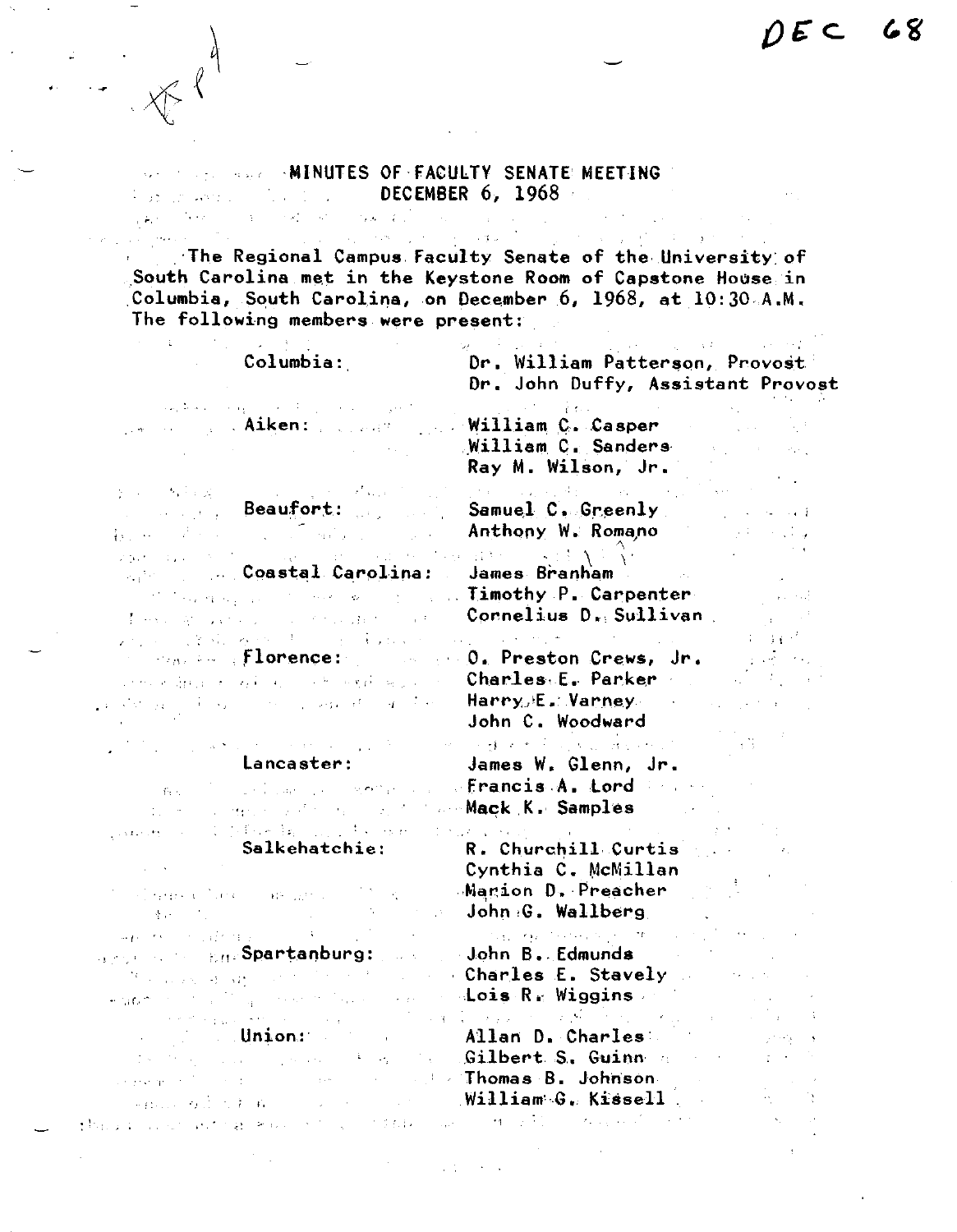Dr. Duffy presided at this meeting and was assisted by Mr. Ray M. Wilson, Jr,, Vice-Chairman. Dr. Duffy recognized Dr. Patterson, who made a few remarks to the Senate members. He announced that our self-study had been successfully completed, and that we are now accredited by the Southern Association of Schools and Colleges, both independently and Jointly with the  $University.$  Dr. Patterson congratulated the campuses on presenting a self-study which was acceptable to the Southern Association. He said that it was the work of the individual campus.faculties.

Dr. Patterson said that recommendations for promotions had been approved by the president. Those faculty members to be affected by promotion·are to be notified by a letter,

Concerning our status with the Moody report, he said that he still does not know any more about our future than he previously did. He feels that we are doing the job, and he would like to "continue to live with us" until someone tells him not to. He commented that a person's expectations concerning the Moody report would depend bri which "day's rumor" a person believes. He stated that most of the county commissions feel that they would like to continue operating with the University of South Carolina rather than with some other-institution, He realizes that his present job requires him to be in a number of places, but he still pledges:to work with us where he is needed.

Dr. Patterson asked to be excused from the Senate meeting.<br> *Presence in the senate meeting.* 

A correction to the previous minutes was made, It was advised that the Beaufort representative on the courses and curricula committee was incorrectly named and should have read, "Mr. Samuel C, Greenly." sta Eggen de Storie (1980)

Dr. Duffy asked for a report from the courses and curricula committee. The chairman stated that this committee had met earlier during the morning and had considered the problem concerning the requirements for the associate of arts and associate of science degrees, The chairman stated that the question of the advisability of offering the degree had come up in the committee meeting, and that several members of this committee expressed the desire.•that further discussion be ma"de by the Senate concerning the awarding of these degrees, However, the committee stated that since we do have the present requirements for a degree, it did wish to make a recommendation to be considered by the Senate, The recommendation, as was seconded, read:

•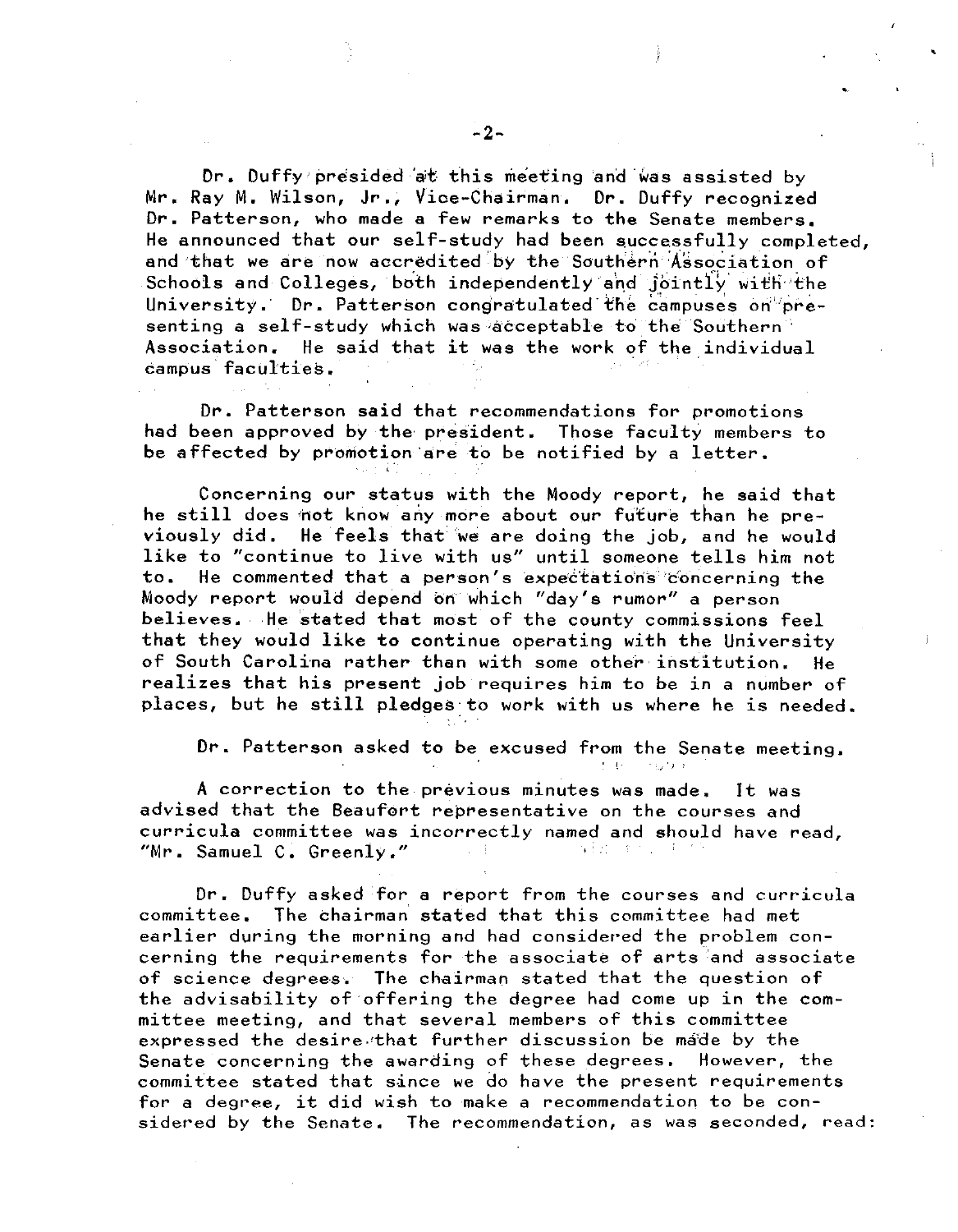We would recommend that a student who  $\sim$   $\sigma^2$ earns 60 hours credit, with a minimum GPR of'<br>2.0 will receive an associate of arts or e sa de conq 2.0 will receive an associate of arts or associate of science degree. To receive this a sa salawan degree the student must have declared a major field and must have completed the basic freshman and sophomore courses required for this  $program$ . In addition, we would-recommend that' substitutions be allowed only where the course which the student would take is not offered by  $\frac{1}{2}$  that particular regional campus. Where a sub-  $\frac{1}{2}$ stitute course is used to reach the  $60$  hours;  $\sim$ , this course must be approved by the courses and  $\Box$  curricula committee of the particular regional campus concerned, upon petition by the student concerned;" and the same state of the state of the state of the state of

A discussion concerning the need or advisability of the degree followed. It was stated that Spartanburg felt that since the University of South Carolina, Columbia, does not offer the degree; then the regional campus should not offer the degree. Spartanburg also stated that they did not want to be considered as a junior college, and they felt that  $\mathbb{P}^{\otimes n}$ offering an associate degree at the end of two years would  $\sim$ definitely place them in the junior college category. Spartanburg also stated that its faculty was 24 to 0 against awarding<br>the degree. the degree. المقاربة والمحومة فأرقعني والامتداد والمتواصل والمرادي  $\sim 10^{11}$  and  $\sim 10^{11}$ 

 $\mathcal{L}_{\mathcal{A}}$  , and  $\mathcal{L}_{\mathcal{A}}$  , and

 $\sim 10^{10}$ 

subsequence of a complete control energy sharp of a track campus with a control

An unofficial questioning of Senate members indicated that, with the exception of Coastal and Spartanburg, most  $df$  the regional campuses in general favored the awarding of the degree.

Spartanburg asked, "Will a campus have to award the degree?" In that the Senate did authorize the granting·of the degree, any student fulfilling the requirements should receive a degree.

.A discussion 'took place concerning the desirability of a liaison between the Regional Campus Senate and the main faculty. Spartanburg expressed the desire to be able to sit in on the faculty meetings of the main campus.

Mr. Charles made an amendment to the motion that we require only 60 hours of work to receive a degree. This amendment was defeated.

.<br>Mr. Casper made an amended motion that any substitutions be approved not by the courses and curricula committee, but by the director and admissions officer. This motion was defeated.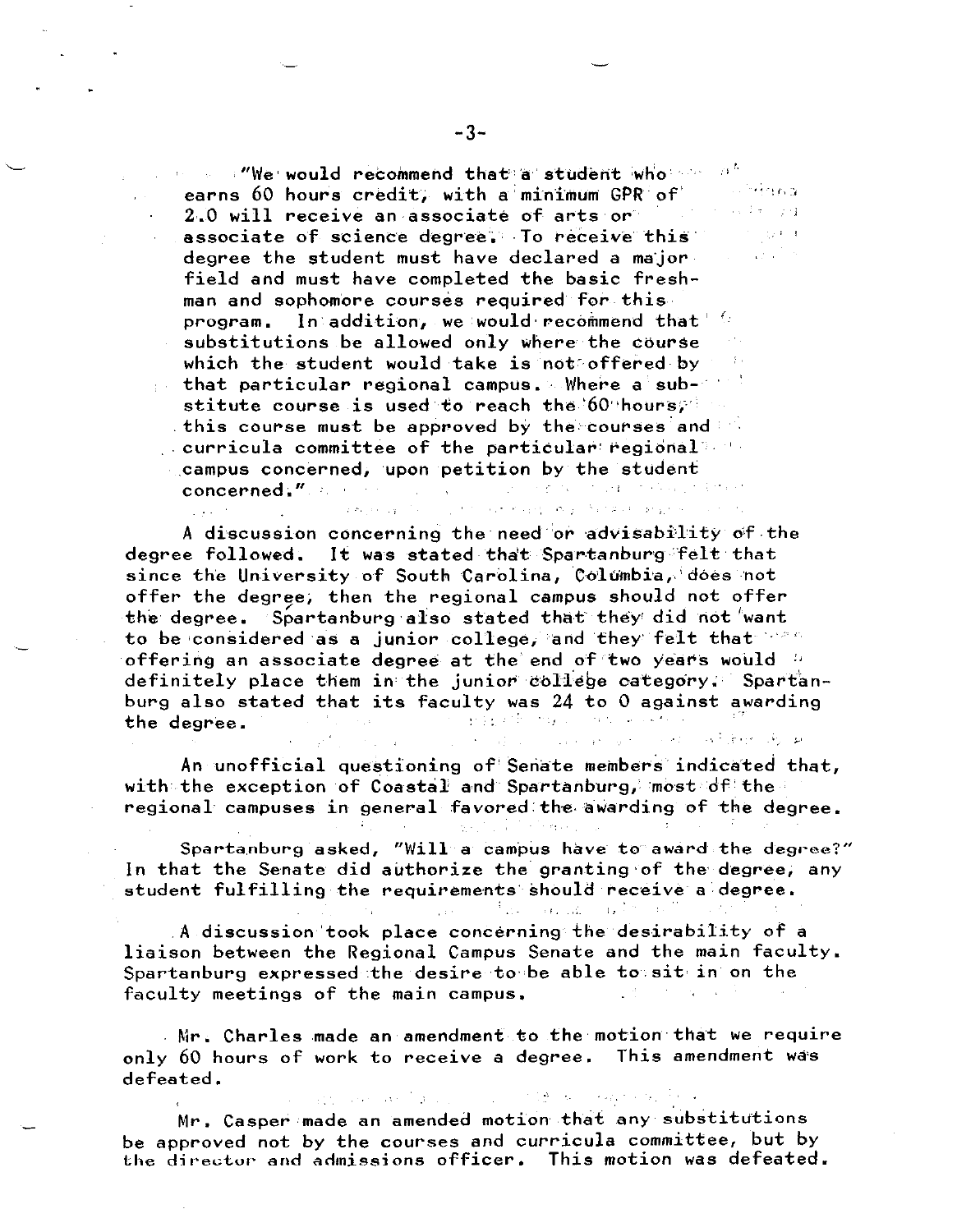An amended motion was made that the original motion be carried but that courses being substituted must be approved by the petition committee rather than the courses and curricula committee, This motion was carried. The motion as carried now reads:

"We would recommend that a student who earns 60 hours credit, with a minimum GPR of 2.0 will receive an associate of arts or associate of science degree. To receive this degree the student must have declared a major field and must have completed the basic freshman and sophomore courses required for this program. In addition, we would recommend that substitutions be allowed only where the course which the student would take is not offered by that particular regional campus. Where a substitute course is used to reach the 60 hours, this course must be approved by the admissions and petitions committee of the particular regional campus concerned, upon petition by the student concerned."

A motion was made that a regional campus could award an associate degree to a student who had completed 54 hours of work at a regional campus and who completed the additional 6 hours at the main campus. This motion was not carried.

The courses and curricula committee also asked that consideration be given to students who meet the requirements for a degree at the centers, They asked that consideration be made that these students be given a degree from another campus or from the main campus, The committee asked that if this was not possible that the Allendale Center be allowed to give a certificate for the secretarial science students who have reached the requirements necessary for this particular degree. Dr. Duffy advised that the fulfilling of this request was an administrative function. The chairman acknowledged this fact, and Dr. Duffy said that consideration would be given to these requests.

The chairman of the rank and tenure committee made a  $"$ negative report."

Mr. Romano made the following report from the library committee:

Following is the information on the success of acquiring 20,000 volumes for each Regional Campus Library.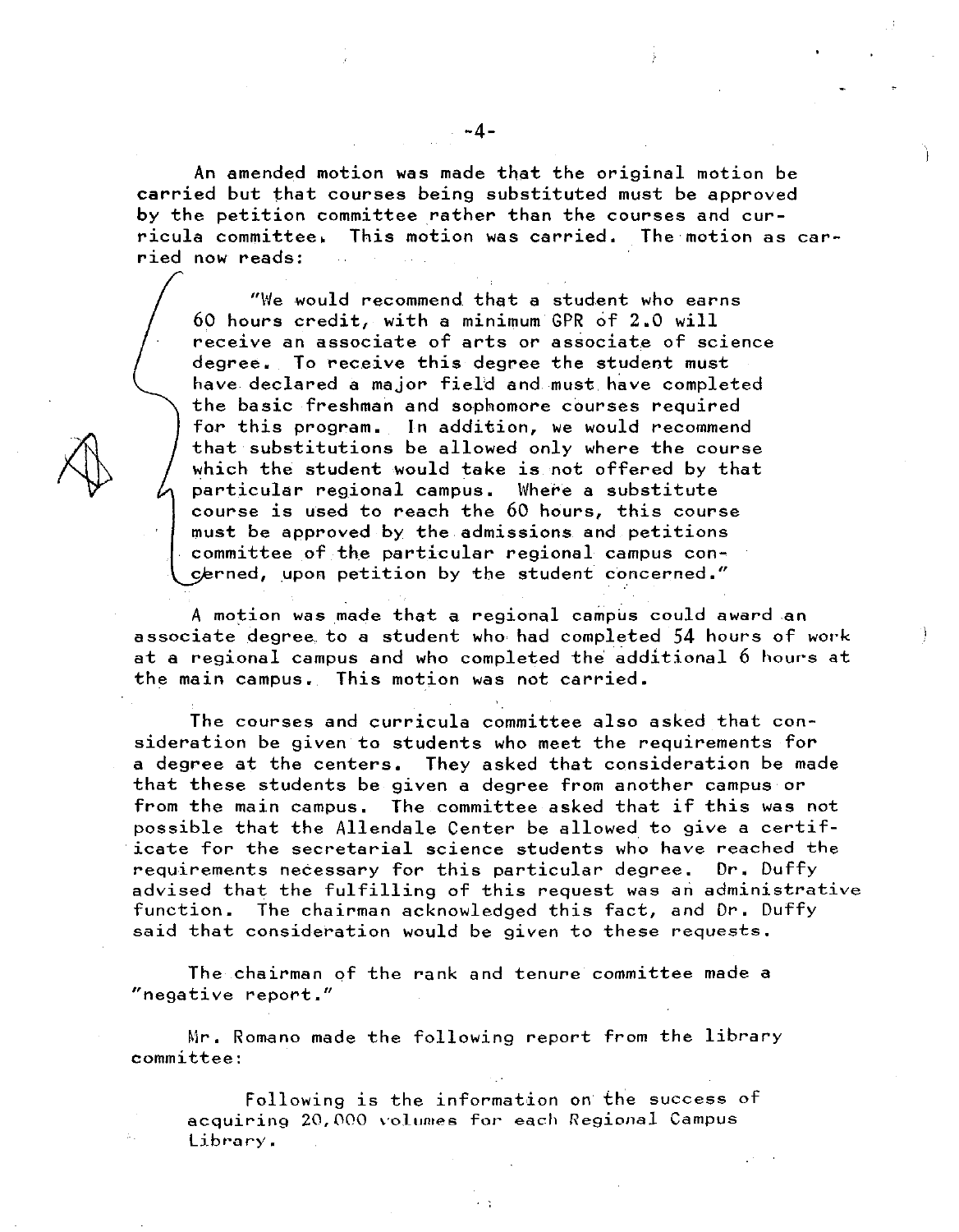|              | On Shelves<br>Exact No. | Being Processed<br>Received & Paid | On Order<br>Not Re-<br>ceived |
|--------------|-------------------------|------------------------------------|-------------------------------|
| Aiken        | 11,220                  | 1,000                              | 300                           |
| Beaufort     | 12,208                  | 1,000                              | 300                           |
| Conway       | 12,400                  | 1,000                              | 300                           |
| Florence     | 13,238                  | 1,000                              | 300                           |
| Lancaster    | 12,216                  | 1,000                              | 300                           |
| Salkehatchie | 11,596                  | 1,000                              | 300                           |
| Spartanburg  | 7,870                   | 1,000                              | 300                           |
| Union        | 11,313                  | 1,000                              | 300                           |

The estimates of books being processed seems to be very accurate, and those on order or not received is not quite as accurate. The total number of books on order is 2,500,

In addition, due to a contract with Bro-Dart, each Regional Campus Library should receive 6,000 to 7,000 volumes by the middle of April.

So, the average holdings for each Regional Campus Library should reach 17,000 volumes by August.

The above information.was obtained from Kenneth E. Toombs, Director of Libraries,

Mr. Romano also stated that the smaller centers will reduce ordering for their libraries. (The library money will probably be prorated.) He stated that it costs us \$5.00 to process a library book,

 $\overline{\texttt{Mr}}$ . Glenn made the following report from the ad hoc admissions committee.

The committee on admissions met at 9:20 a.m., December  $6, 1968$ . Representatives from three regional campuses presented proposals for possible adoption in a change of admission policies for the regional campuses, The Spartanburg representative spoke of a summer program of college credit courses being offered to high school students prior to the acceptance as full time college students in the fall semester. Upon passing the work in summer, they register for a fall probationary term. After passing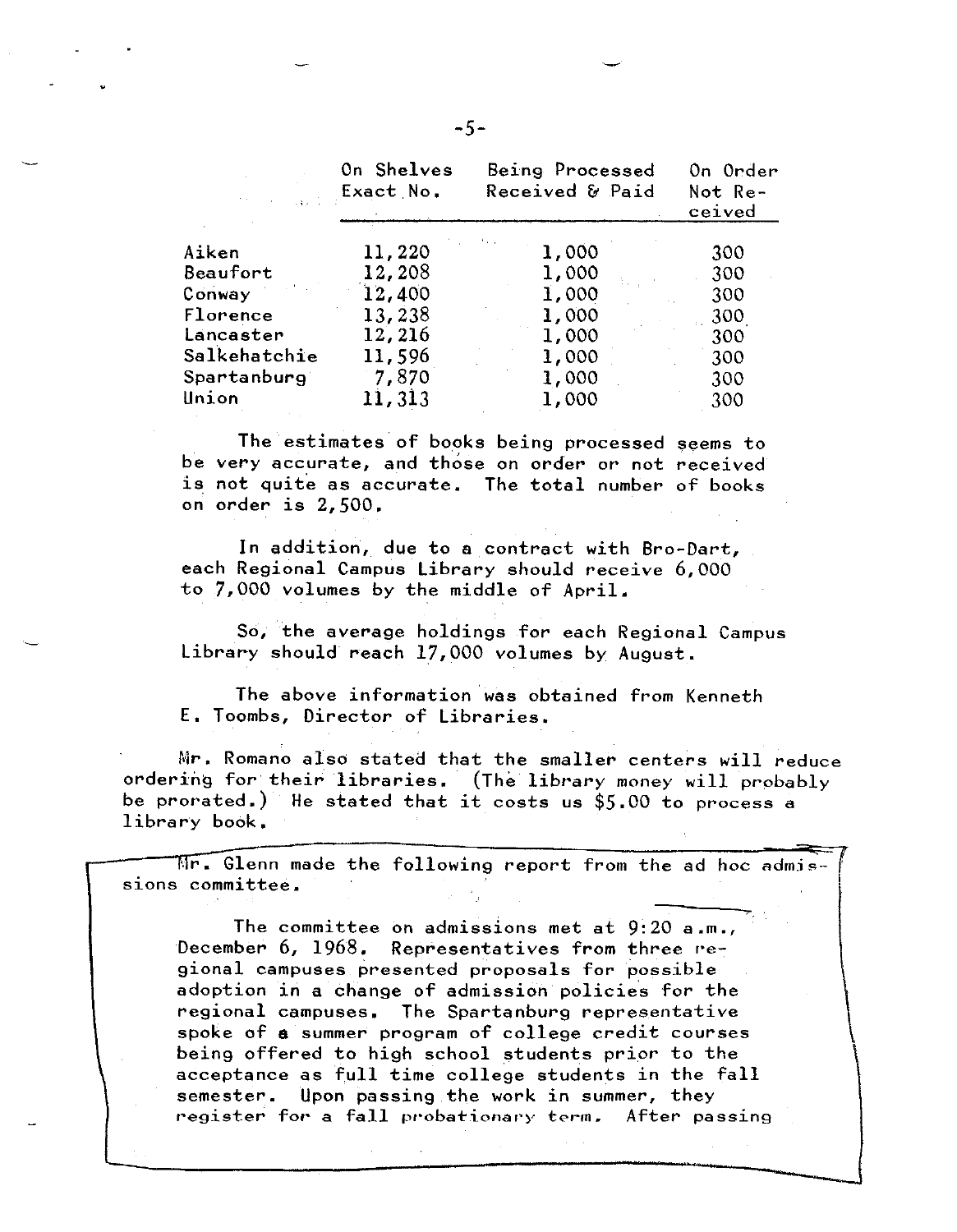$\begin{matrix} 1 \\ t \\ r \end{matrix}$ the course work for the school term, they must remain at the Spartanburg Regional Campus for at least two additional semesters. This is currently being studied at Spartanburg...

By letter, the Aiken admissions officer proposed that the lower half of the high school graduation class be subdivided into three groups based on the college entrance exam scores. There will be a group score of 850 for the upper 3rd group, a score of 900 for the second group, and a score of 1,000 for the lower 3rd group. A representative from Lancaster entered the proposal that the college entrance exam be reduced from 900 to 860. It  $\mathbb{R}$  is suggested that the admissions officer and interested faculty members of the regional campuses formulate proposals for changes in admission policies and send these proposals to the other regional campuses to be considered in a called faculty meeting.

The proposals deemed most suitable for further study will be sent to the chairman of the committee on admissions of the Faculty Senate,James W. Glenn, Jr,, Lancaster Regional Campus before the next called meeting of the Faculty Senate.

 $\mathbf{I}$ 

•

The discussion of the report from the ad hoc admissions committee led to discussion of our old "parallel program." We asked ourselves why this program did not "work out." Two possibilities were mentioned. Was it the lack of ability of the student, or was it the lack of ability of the teacher to teach this.~arginal student?

In discussing our admission policies, Dr. Duffy told us that the Southern Association does not care what our admission policies may be. They only require that we show exactly what they are. Our admission policies are standard through the entire University system so that we may have the transferability from the different regional campuses to the University.

There was no old business to come before the Senate,

Dr; Duffy asked if there was any new business to come before the Senate. The question was asked, "Do all of our directors teach, and should they sit in on the Senate meetings?" It was explained as outlined in the minutes of the last Senate meeting that the Regional Campus Senate is set up on the line as is the

•

-6-